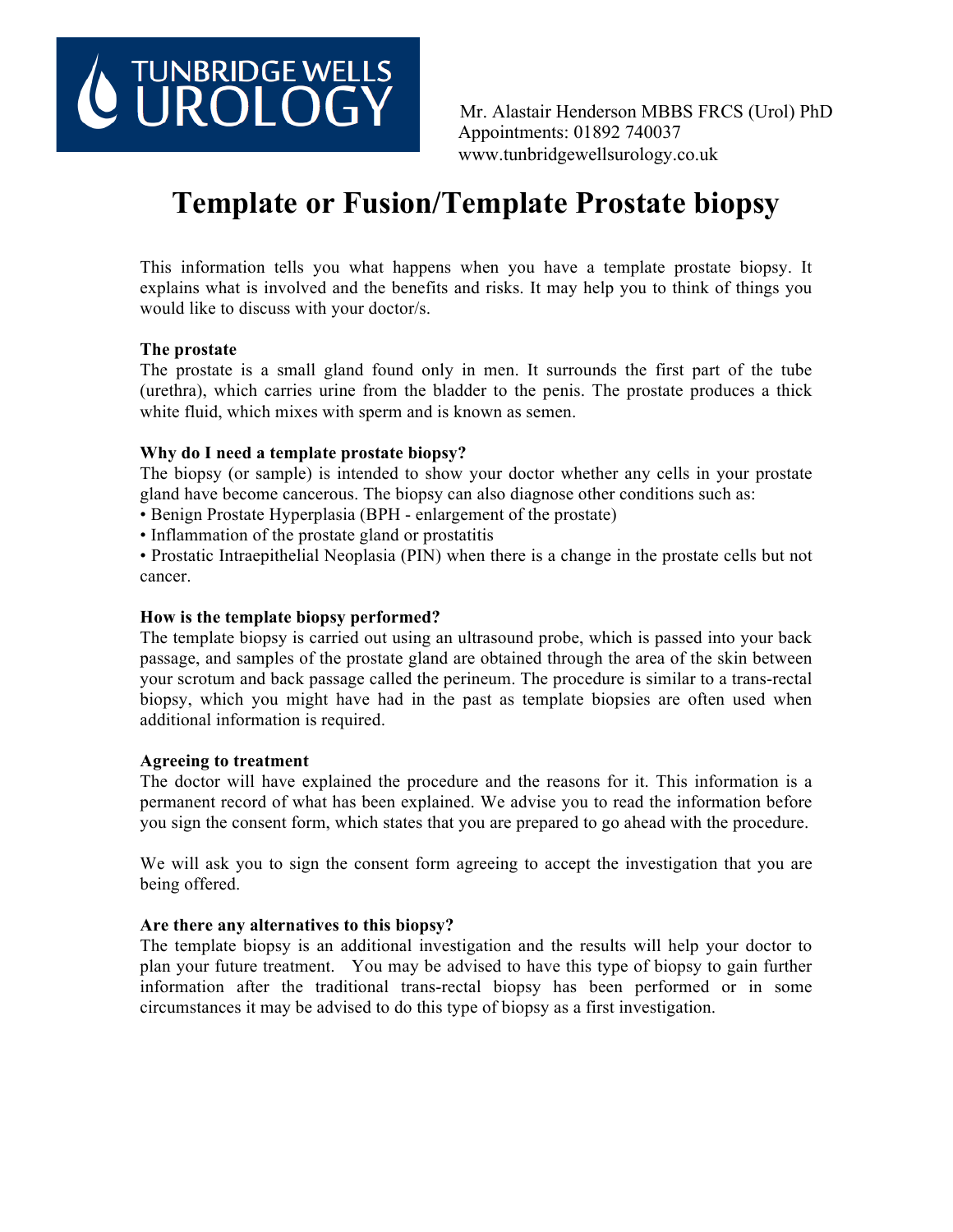

Mr. Alastair Henderson MBBS FRCS (Urol) PhD Appointments: 01892 740037 www.tunbridgewellsurology.co.uk

#### **What are the risks of having a template biopsy?**

#### **Difficulty passing urine**

The template biopsy may cause some internal bruising that can cause you to have difficulty when passing urine. It is often the case that you may be asked to complete a symptom questionnaire and/or flow test in the clinic to make sure that you are not at excessively high risk if this occurring as this is more likely to happen to men who had difficulty passing urine before they had the biopsy.

If you have difficulty passing urine you may need to have a catheter. **You need to attend your local Accident and Emergency Department straight away (or telephone the hospital urgently where the procedure was performed if there is time)** if you have abdominal pain and difficulty with passing water, which lasts more than a few hours. You will usually be given Tamsulosin 400mcg once daily to take which helps to maintain the urinary flow and this would be continued for 28 days.

#### • **Infection**

We give you antibiotics (Ciprofloxacin 500mg by mouth twice per day) before your biopsy to reduce this risk. Your first tablet should be taken at least two hours before the biopsy and you would usually continue them for three days in total. Fortunately infection is rare after template biopsies, however if have pain or a burning sensation when you pass urine, you may have developed a urine infection and you should get advice and usually have a urine sample from your GP.

If you do develop a fever and or shivers such as you might experience with 'flu in the week after a prostate biopsy you should contact the nearest Accident and Emergency Department.

#### • **Blood when you pass urine**

This is not uncommon and can range from slightly rose-coloured urine to a dark red colour. You can help this by increasing your fluid intake, which will normally help to clear the urine. However, if there is heavy or persistent bleeding when you pass urine you should go to your nearest Accident and Emergency Department and tell them you have recently had a template prostate biopsy.

#### • **Injury**

The procedure may result in bruising around the prostate. Some patients have described minor deteriorations in the strength of erections in the few weeks after the biopsy.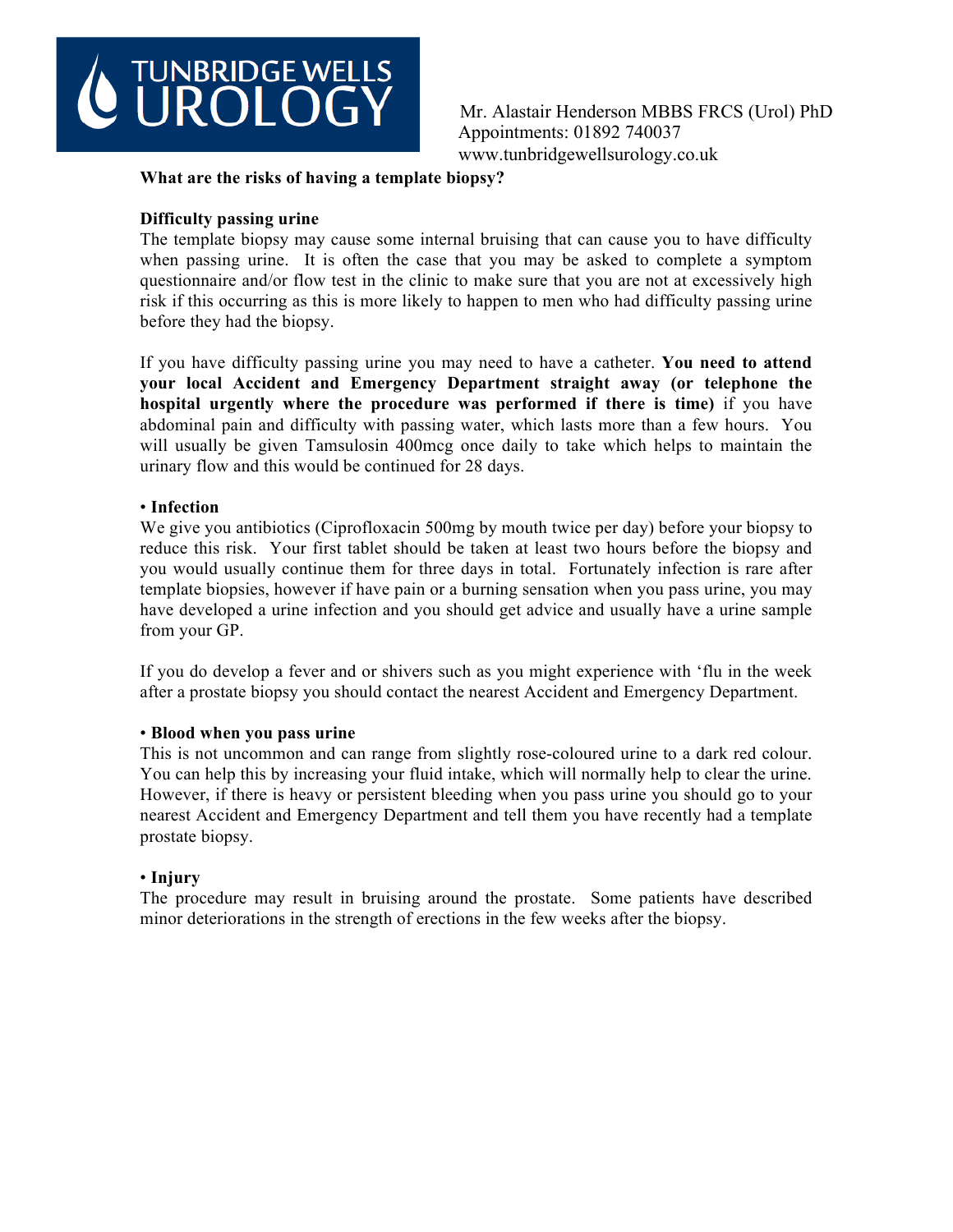# **TUNBRIDGE WELLS**

Mr. Alastair Henderson MBBS FRCS (Urol) PhD Appointments: 01892 740037 www.tunbridgewellsurology.co.uk

# **Is there any preparation for the procedure?**

Before the biopsy you need to tell your doctor or nurse if you are taking any medications, in particular, aspirin, warfarin or clopidogrel (medication to preventing clots forming and to thin your blood). You also need to tell us if you are allergic to any medications, including anaesthetic, and if you have any bleeding or clotting conditions. It is important you tell your doctor about any medical conditions before this biopsy.

# **Pre-op assessment**

Before coming into hospital, we will ask you to attend a pre-operative assessment. The nurse will assess your general medical condition and arrange any blood tests or other investigations that are necessary. We will give you information about your operation and preparation needed before surgery and also answer any questions you may have.

### **Will I have a general anaesthetic?**

You will have a general anaesthetic when your template biopsy is carried out. This will mean you are unconscious (asleep) during the procedure so you do not feel anything during the biopsy.

# **The day of your biopsy**

You should remember to take the first Tamsulosin and Ciprofloxacin tablets that you have been prescribed in the outpatient clinic at least 2 hours before your biopsy to protect against infection and urinary retention.

You will then be taken to the operating theatre where you will have the general anaesthetic usually by being given an injection into the back of one hand. After this point you will be asleep.

An ultrasound probe is covered in lubricating gel and is then passed into the rectum. This will remain there for the duration of the procedure and allows the doctor to visualise your prostate gland. Your doctor will use a grid to map your prostate. Very fine needles are inserted into the prostate gland and the doctor is then able to obtain tissue samples (biopsies) from all areas of the prostate gland.